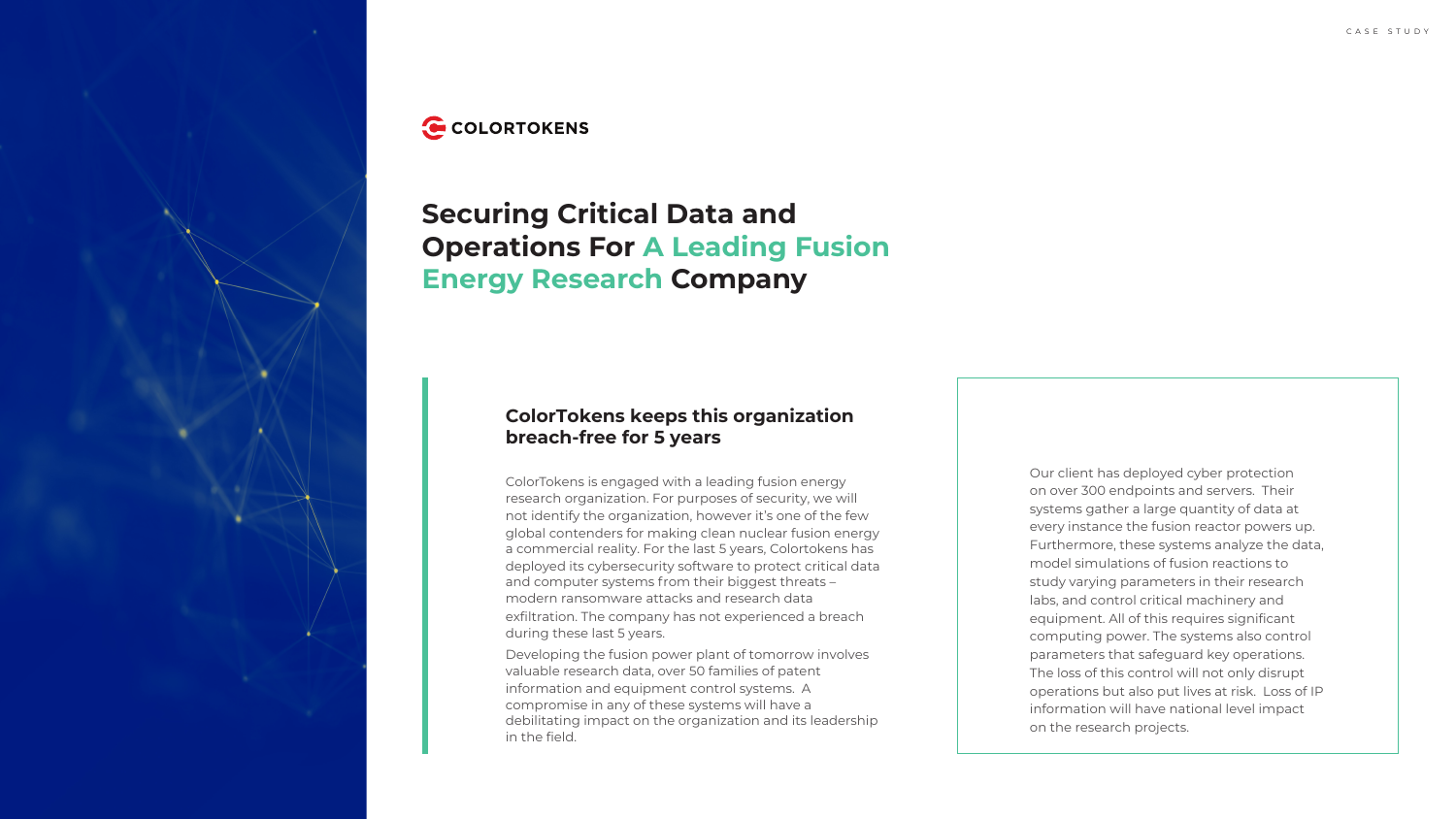### **Our client's desired outcomes are:**



# **Real-time monitoring and prevention with ColorTokens:**

Prevention as opposed to detection of cyber threats



Ultra-high security with minimal impact on computing capacity



Ensure business continuity



Realtime monitoring of any suspicious behavior

ColorToken was able to go over and beyond traditional security methods with intelligent algorithms to analyse every running process in

- $\rightarrow$ their endpoint systems and servers.
- The application processes are constantly  $\rightarrow$ compute or network capacity.
- $\rightarrow$ quarantines suspected devices until our client.

 $\rightarrow$ 

analyzed in real time in 4 different ways and uses contextual behavioral analysis to instantly stop suspicious activity and simultaneously generate alerts. And all this with nominal impact on

ColorTokens' Xprotect locks down endpoints and servers with process control enforcement, and remediation. This was a significant benefit for

Updates to threat intelligence is seamless, as is update to the XProtect application. This reduces the burden on the IT staff to maintain the security system. Central remote monitoring also reduces the load on the IT team.

#### **Blocked 141 malicious processes**

in past 12 months. Recently, 3 zero day malicious processes which bypass antivirus and are used for data exfiltration, were blocked by the behavior analysis algorithms.

### **Xprotect blocked malicious**

**processes** that would have led to JS injections and command execution vulnerabilities.

### **Xprotect blocked 17,800 processes**

identified as unallowable due to the organization's policies.

#### Our threat intel was **automatically updated** with 7,100 variants of IOCs in past 12 months, so our client was protected from these new malware variants.



ColorTokens worked with the energy organization to understand their IT systems, end points and their mission critical systems. Xprotect, ColorTokens' clouddelivered platform which utilizes a preventive Zero Trust framework was a perfect solution to meet our client's objective.

### **Five years of zero cyber incidents with Xprotect**

The leading fusion energy company has been completely secure from cyberattacks in the five years during this engagement with ColorTokens.